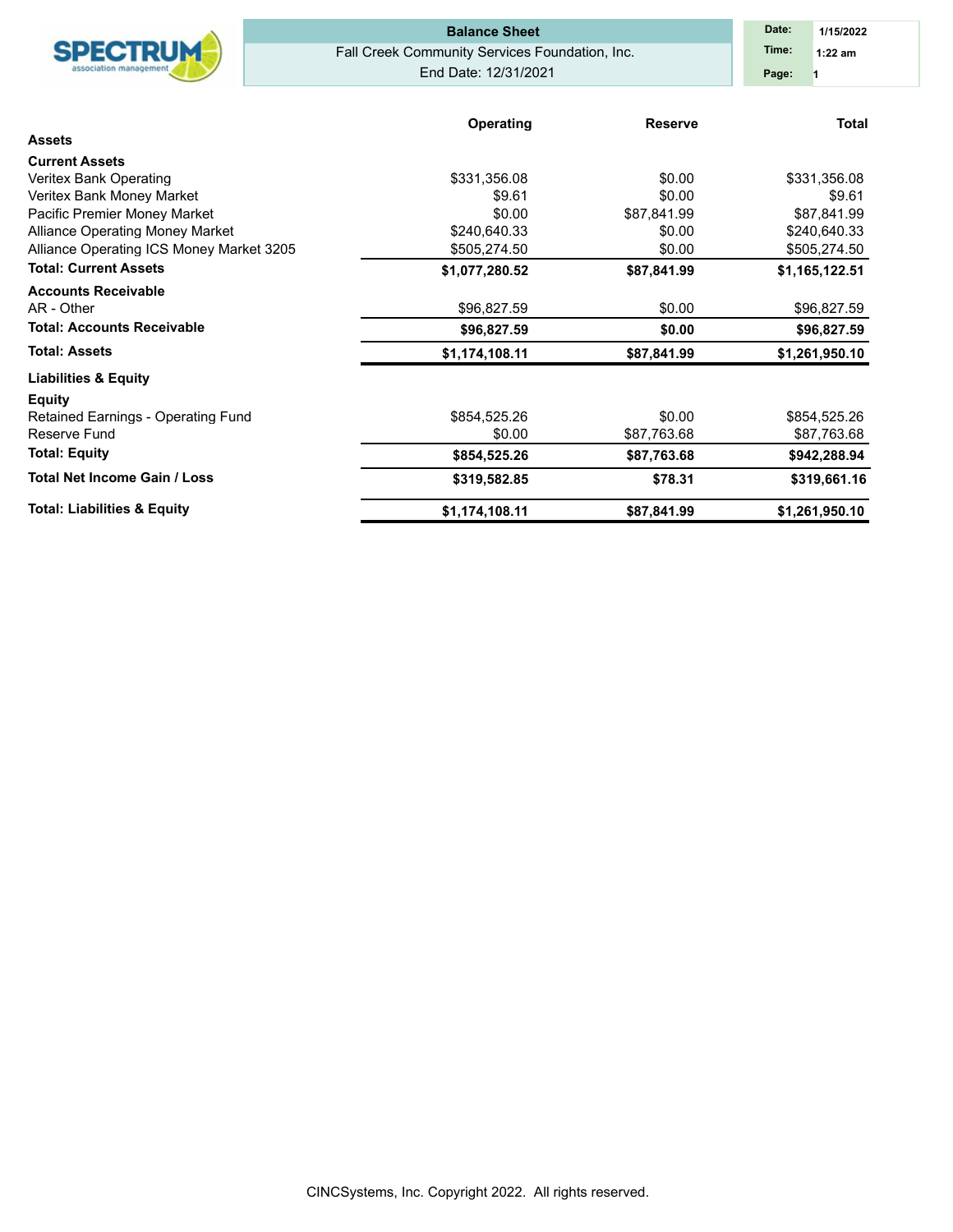

## Fall Creek Community Services Foundation, Inc. **Income Statement**

12/31/2021

|                                     |               | <b>Current Period</b> |                          | Year-to-date  | <b>Annual</b> |              |               |  |
|-------------------------------------|---------------|-----------------------|--------------------------|---------------|---------------|--------------|---------------|--|
| <b>Description</b>                  | <b>Actual</b> | <b>Budget</b>         | <b>Variance</b>          | <b>Actual</b> | <b>Budget</b> | Variance     | <b>Budget</b> |  |
| <b>OPERATING INCOME</b>             |               |                       |                          |               |               |              |               |  |
| Income                              |               |                       |                          |               |               |              |               |  |
| 4050-00 Interest Income - Operating | \$116.45      | $S-$                  | \$116.45                 | \$1.376.23    | $S-$          | \$1.376.23   | \$-           |  |
| 4110-00 Closing Income              | 5.030.00      |                       | 5.030.00                 | 226.871.21    |               | 226.871.21   |               |  |
| 4117-00 Fall Creek Commercial/Comm  | 17,963.87     |                       | 17,963.87                | 91,797.59     |               | 91,797.59    |               |  |
| Services - Shared                   |               |                       |                          |               |               |              |               |  |
| <b>Total Income</b>                 | \$23,110.32   | $S-$                  | \$23,110.32              | \$320,045.03  | \$-           | \$320,045.03 | \$-           |  |
| <b>Total OPERATING INCOME</b>       | \$23,110.32   | \$-                   | \$23,110.32              | \$320,045.03  | \$-           | \$320,045.03 | \$-           |  |
| <b>OPERATING EXPENSE</b>            |               |                       |                          |               |               |              |               |  |
| <b>Administrative</b>               |               |                       |                          |               |               |              |               |  |
| 5310-00 General Administrative      |               |                       |                          | 2.18          |               | (2.18)       |               |  |
| <b>Total Administrative</b>         | $S-$          | \$-                   | $S-$                     | \$2.18        | \$-           | (\$2.18)     | $S-$          |  |
| <b>Professional Services</b>        |               |                       |                          |               |               |              |               |  |
| 5425-00 Tax Preparation             |               |                       |                          | 350.00        |               | (350.00)     |               |  |
| <b>Total Professional Services</b>  | $S-$          | $S-$                  | $S-$                     | \$350.00      | \$-           | (\$350.00)   | $S-$          |  |
| <b>Insurance &amp; Taxes</b>        |               |                       |                          |               |               |              |               |  |
| 5550-00 Taxes                       |               |                       | $\overline{\phantom{a}}$ | 110.00        |               | (110.00)     |               |  |
| <b>Total Insurance &amp; Taxes</b>  | \$-           | \$-                   | \$-                      | \$110.00      | \$-           | (\$110.00)   | \$-           |  |
| <b>Total OPERATING EXPENSE</b>      | \$0.00        | \$-                   | \$-                      | \$462.18      | \$-           | ( \$462.18)  | \$-           |  |
| Net Income:                         | \$23.110.32   | \$0.00                | \$23.110.32              | \$319.582.85  | \$0.00        | \$319.582.85 | \$0.00        |  |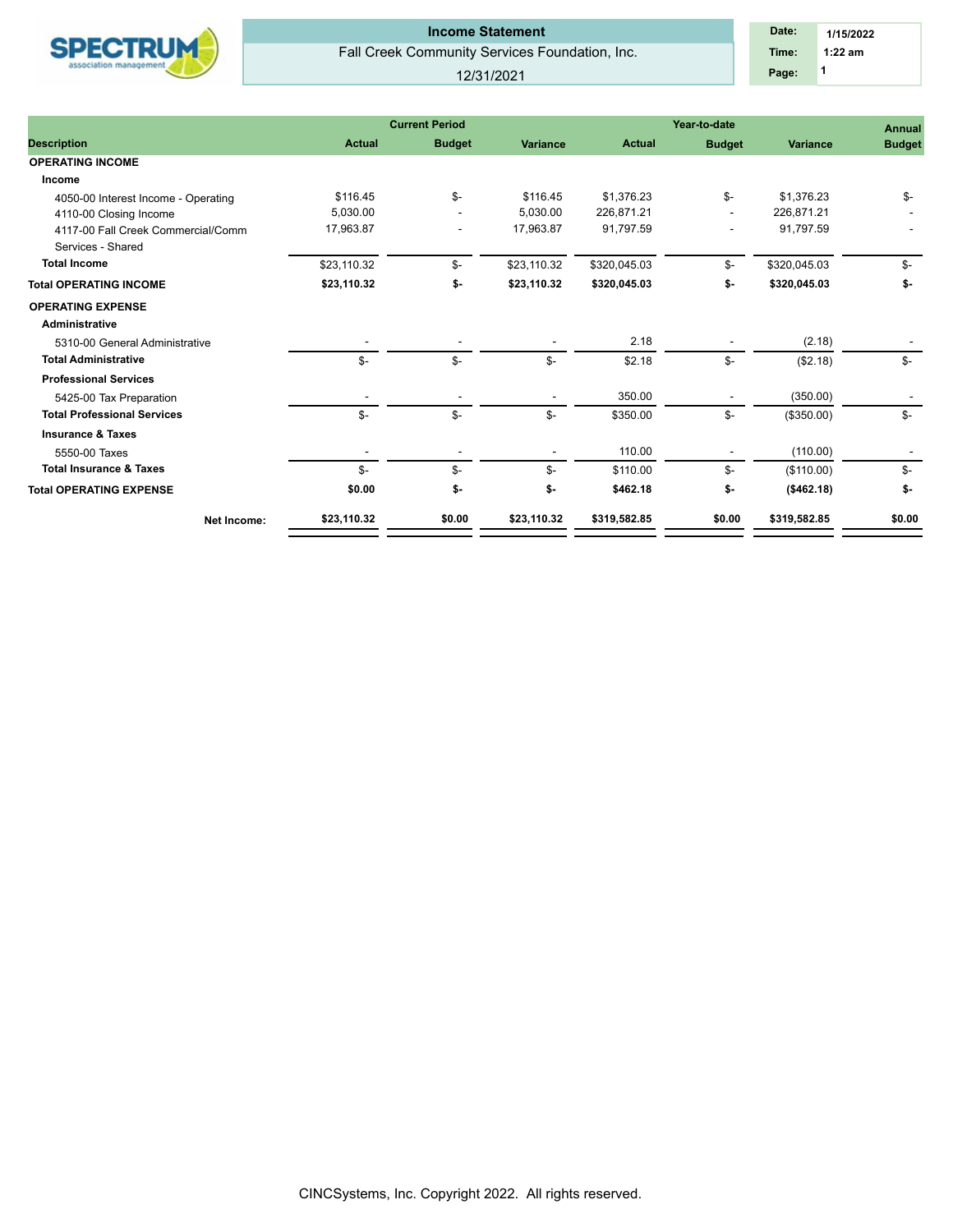| Page:<br>12/31/2021 |
|---------------------|
|---------------------|

|               |               |                       |               | <b>Annual</b> |              |               |
|---------------|---------------|-----------------------|---------------|---------------|--------------|---------------|
| <b>Actual</b> | <b>Budget</b> | <b>Variance</b>       | <b>Actual</b> | <b>Budget</b> | Variance     | <b>Budget</b> |
|               |               |                       |               |               |              |               |
|               |               |                       |               |               |              |               |
| \$3.73        | \$-           | \$3.73                | \$78.31       | \$-           | \$78.31      | \$-           |
| \$3.73        | \$-           | \$3.73                | \$78.31       | \$-           | \$78.31      | \$-           |
| \$3.73        | \$-           | \$3.73                | \$78.31       | \$-           | \$78.31      | \$-           |
| \$3.73        | \$0.00        | \$3.73                | \$78.31       | \$0.00        | \$78.31      | \$0.00        |
|               |               | <b>Current Period</b> |               |               | Year-to-date |               |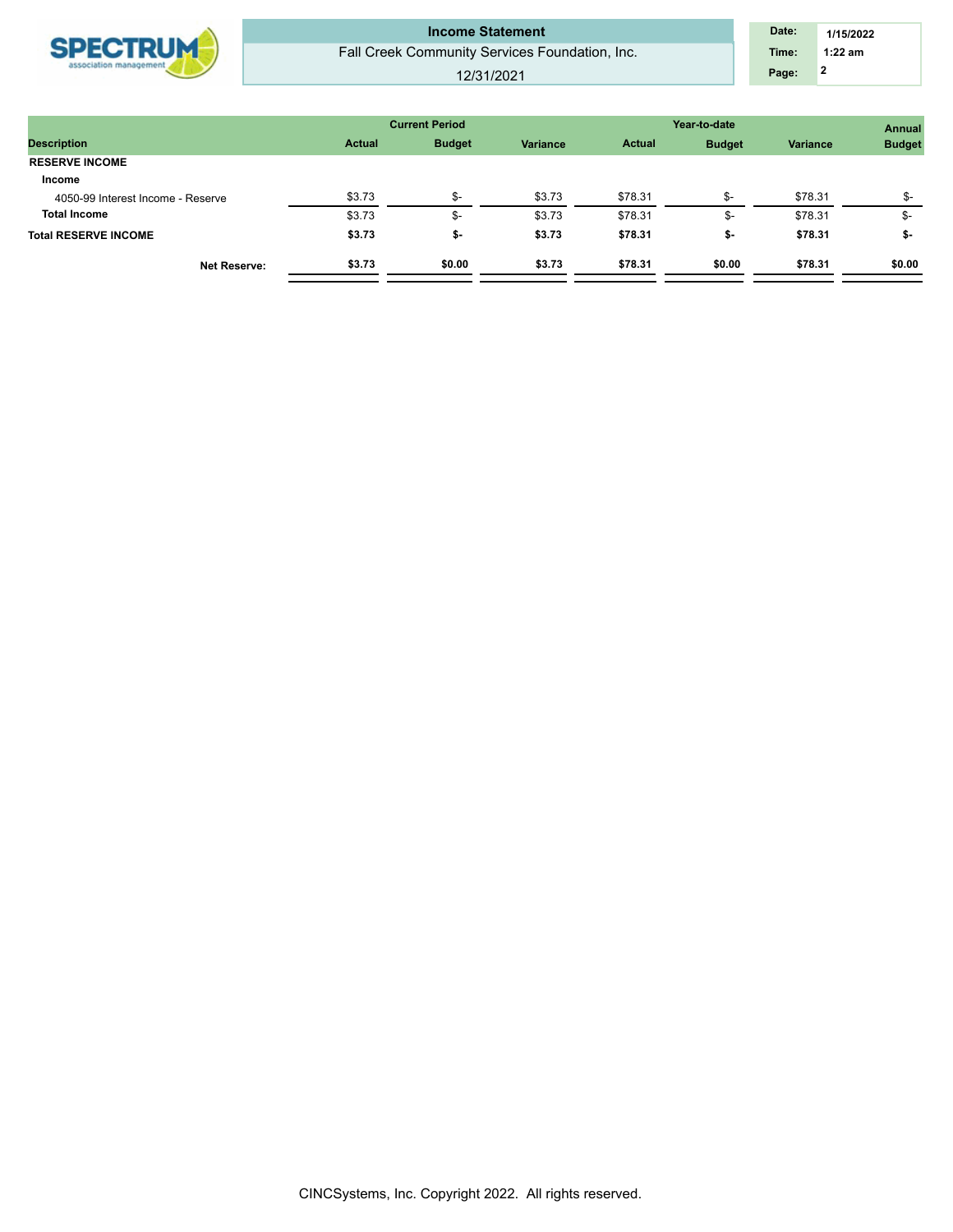

## Fall Creek Community Services Foundation, Inc. Fiscal Period: December 2021 **Income Statement Summary - Operating Date: Date: Date: Date: Date: Date: 1/15/2022**

**1 Time: 1:22 am Page:**

| <b>Account</b>                                            | January        | February       | <b>March</b> | <b>April</b>   | <b>May</b>               | June           | July           | August                   | September      | October   | <b>November</b> | <b>December</b> | <b>Total</b> |
|-----------------------------------------------------------|----------------|----------------|--------------|----------------|--------------------------|----------------|----------------|--------------------------|----------------|-----------|-----------------|-----------------|--------------|
| <b>OPERATING INCOME</b>                                   |                |                |              |                |                          |                |                |                          |                |           |                 |                 |              |
| Income                                                    |                |                |              |                |                          |                |                |                          |                |           |                 |                 |              |
| 4050-00 Interest Income -                                 | \$122.50       | \$105.02       | \$116.30     | \$112.56       | \$116.32                 | \$112.59       | \$116.37       | \$116.38                 | \$112.64       | \$116.42  | \$112.68        | \$116.45        | \$1,376.23   |
| Operating                                                 |                |                |              |                |                          |                |                |                          |                |           |                 |                 |              |
| 4110-00 Closing Income                                    |                |                |              |                | $\overline{\phantom{a}}$ | 90,804.13      | 23,582.19      | 15,657.30                | 18,110.65      | 55,723.07 | 17,963.87       | 5,030.00        | 226,871.21   |
| 4117-00 Fall Creek                                        |                |                |              |                |                          |                |                |                          |                | 18,110.65 | 55,723.07       | 17,963.87       | 91,797.59    |
| Commercial/Comm Services -                                |                |                |              |                |                          |                |                |                          |                |           |                 |                 |              |
| Shared                                                    |                |                |              |                |                          |                |                |                          |                |           |                 |                 |              |
| <b>Total Income</b>                                       | 122.50         | 105.02         | 116.30       | 112.56         | 116.32                   | 90,916.72      | 23,698.56      | 15,773.68                | 18,223.29      | 73,950.14 | 73,799.62       | 23,110.32       | 320,045.03   |
| <b>Total OPERATING INCOME</b><br><b>OPERATING EXPENSE</b> | 122.50         | 105.02         | 116.30       | 112.56         | 116.32                   | 90,916.72      | 23,698.56      | 15,773.68                | 18,223.29      | 73,950.14 | 73,799.62       | 23,110.32       | 320,045.03   |
| Administrative                                            |                |                |              |                |                          |                |                |                          |                |           |                 |                 |              |
| 5310-00 General                                           |                |                |              |                | 2.18                     |                |                |                          |                |           |                 |                 | 2.18         |
| Administrative                                            |                |                |              |                |                          |                |                |                          |                |           |                 |                 |              |
| <b>Total Administrative</b>                               |                |                |              |                | 2.18                     | $\blacksquare$ | ٠              | $\overline{\phantom{a}}$ |                |           |                 |                 | 2.18         |
| <b>Professional Services</b>                              |                |                |              |                |                          |                |                |                          |                |           |                 |                 |              |
| 5425-00 Tax Preparation                                   |                |                | 350.00       | ٠              |                          |                |                |                          |                |           |                 |                 | 350.00       |
| <b>Total Professional</b>                                 | $\blacksquare$ | $\sim$         | 350.00       | $\blacksquare$ | ٠                        |                | $\blacksquare$ | $\blacksquare$           |                |           |                 |                 | 350.00       |
| <b>Services</b>                                           |                |                |              |                |                          |                |                |                          |                |           |                 |                 |              |
| <b>Insurance &amp; Taxes</b>                              |                |                |              |                |                          |                |                |                          |                |           |                 |                 |              |
| 5550-00 Taxes                                             |                |                |              | 110.00         |                          |                |                |                          |                |           |                 |                 | 110.00       |
| <b>Total Insurance &amp; Taxes</b>                        |                | ٠              |              | 110.00         | $\overline{\phantom{a}}$ | $\blacksquare$ | ۰.             | ٠                        | $\blacksquare$ | $\sim$    | $\blacksquare$  |                 | 110.00       |
| <b>Total OPERATING EXPENSE</b>                            |                | $\blacksquare$ | 350.00       | 110.00         | 2.18                     |                |                |                          |                |           |                 |                 | 462.18       |
| Net Income:                                               | 122.50         | 105.02         | (233.70)     | 2.56           | 114.14                   | 90,916.72      | 23,698.56      | 15,773.68                | 18,223.29      | 73,950.14 | 73,799.62       | 23,110.32       | 319,582.85   |